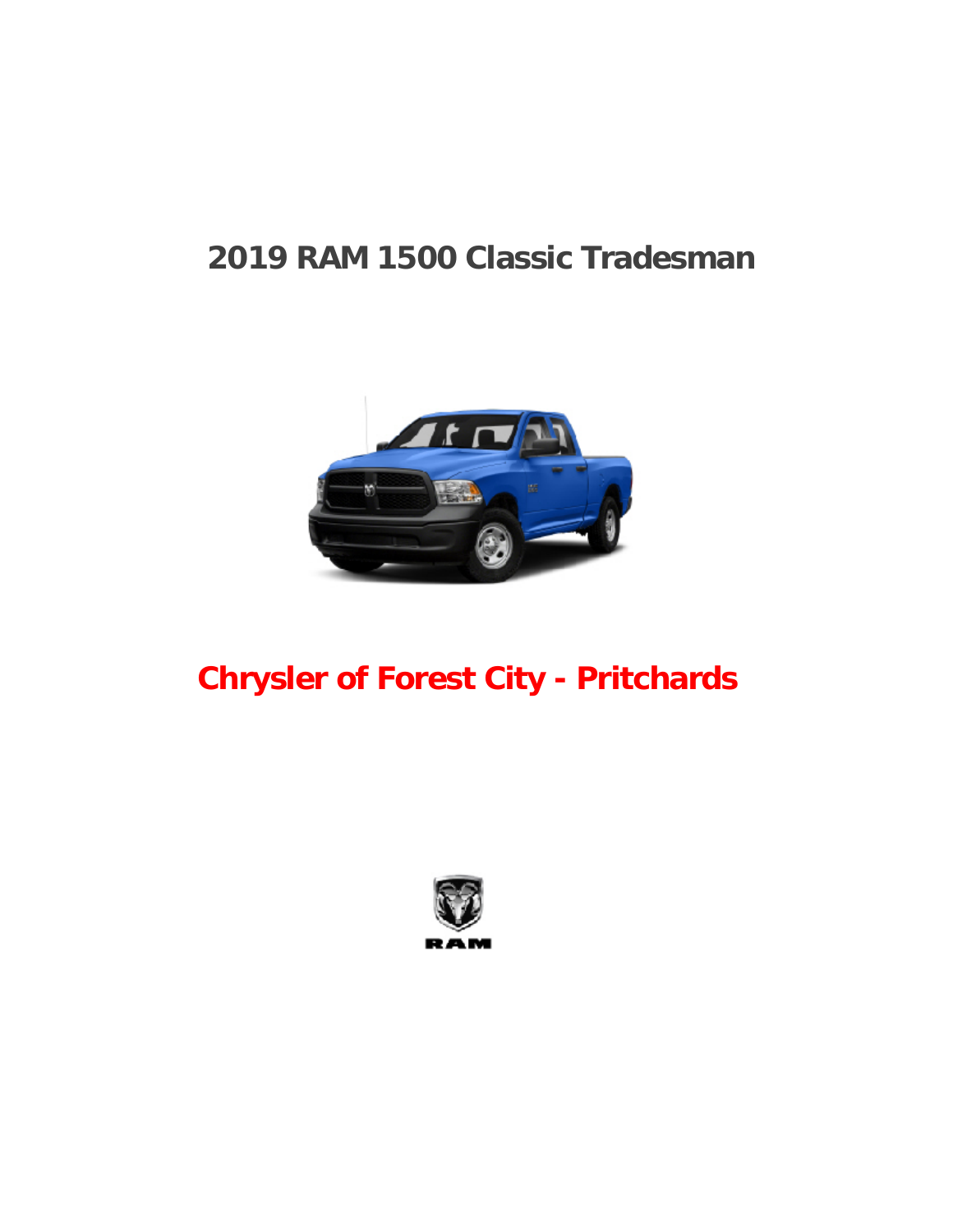

**Prepared For: Prepared By:** Mr. Chris Limongelli Republic Services 14400 N. 87th St, Suite 200 Phoenix, Arizona, 85260 Phone: 480-718-6528

## **SELECTED EQUIPMENT 2019 RAM 1500 Classic**

**4x4 Quad Cab 140" WB Tradesman (DS6L41)**

Chrysler of Forest City - Pritchards

Cory Thorpe

Iowa

| <b>DS6L41</b> | Base Vehicle Price (DS6L41)                                                                                                             |
|---------------|-----------------------------------------------------------------------------------------------------------------------------------------|
|               | Packages                                                                                                                                |
| 22B           | Quick Order Package 22B Tradesman<br>Tradesman Package                                                                                  |
|               | Powertrain                                                                                                                              |
| ERB           | Engine: 3.6L V6 24V VVT                                                                                                                 |
| DFL           | Transmission: 8-Speed Automatic (845RE)                                                                                                 |
| <b>DMD</b>    | 3.55 Rear Axle Ratio                                                                                                                    |
| Z6D           | GVWR: 6,800 lbs                                                                                                                         |
|               | Wheels & Tires                                                                                                                          |
| <b>TTM</b>    | Tires: P265/70R17 BSW AS                                                                                                                |
| <b>WFP</b>    | Wheels: 17" x 7" Steel                                                                                                                  |
|               | Seats & Seat Trim                                                                                                                       |
| V9            | Cloth 40/20/40 Bench Seat (Fleet)<br>40/20/40 Split Bench Seat; Front Armrest w/3 Cupholders; Manual Adjust<br>Seats; Rear Folding Seat |
| CEQ           | <b>Black Seats</b>                                                                                                                      |
|               | <b>Other Options</b>                                                                                                                    |
| APA           | Monotone Paint<br>Headlamp filler panels and door handles are black when ordering special low<br>volume paints.                         |
| XM9           | Delete Spray In Bedliner                                                                                                                |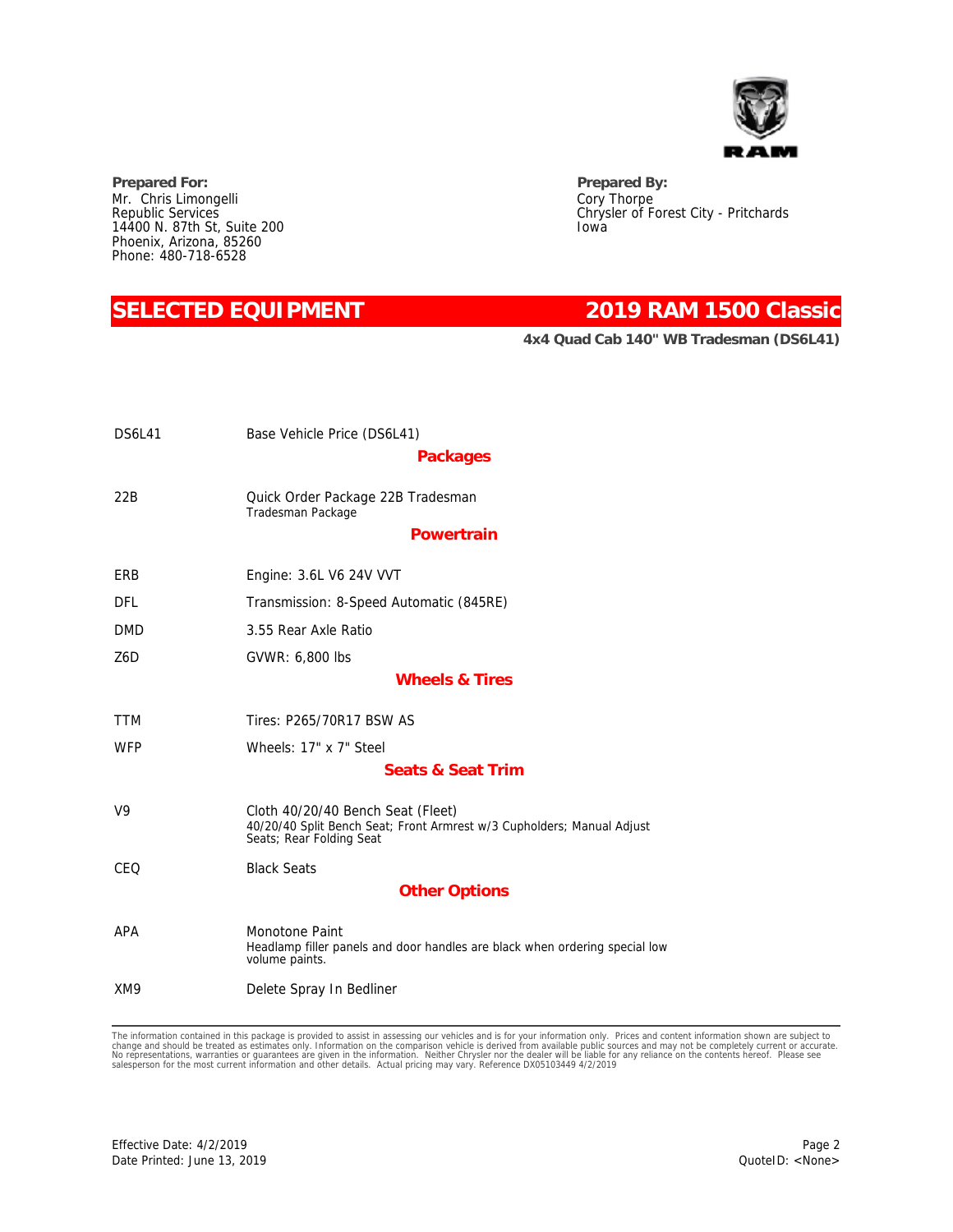## **SELECTED EQUIPMENT Continued**

| RA1              | Radio: 3.0                                                                                                                                                                                                                                                                                                                                                                                                                                                                                                                                                                                                                                                                                                                                                                                                |  |
|------------------|-----------------------------------------------------------------------------------------------------------------------------------------------------------------------------------------------------------------------------------------------------------------------------------------------------------------------------------------------------------------------------------------------------------------------------------------------------------------------------------------------------------------------------------------------------------------------------------------------------------------------------------------------------------------------------------------------------------------------------------------------------------------------------------------------------------|--|
|                  | <b>Fleet Options</b>                                                                                                                                                                                                                                                                                                                                                                                                                                                                                                                                                                                                                                                                                                                                                                                      |  |
|                  | FCA 5 yr/100,000 Mile Powertrain Limited Warranty<br>All properly reported FCA Group LLC commercial fleet vehicles (NVDR type<br>sale 3 and type sale 5) receive the 3 year 36,000 mile Basic Limited<br>Warranty and the 5 year 100,000 mile Fleet Powertrain coverage. The 5<br>year/100,000 mile Fleet Powertrain coverage will go with the vehicle, so<br>there will be no need to do warranty transfers and there will be no charge to<br>second/subsequent owners to continue the warranty beyond the original<br>owner. THIS LIMITED WARRANTY IS PROVIDED TO OWNERS of a Chrysler,<br>Dodge, Jeep and RAM vehicle (excluding vehicles equipped with diesel<br>engines) who purchased it through FCA US LLC specifically for Fleet<br>Government Bid/Leases and Fleet Commercial/Lease orders only. |  |
|                  | Interior Colors For: Primary w/Tradesman (Quad)                                                                                                                                                                                                                                                                                                                                                                                                                                                                                                                                                                                                                                                                                                                                                           |  |
| X <sub>8</sub>   | Diesel Gray/Black                                                                                                                                                                                                                                                                                                                                                                                                                                                                                                                                                                                                                                                                                                                                                                                         |  |
|                  | Primary Colors For: Primary w/Tradesman (Quad)                                                                                                                                                                                                                                                                                                                                                                                                                                                                                                                                                                                                                                                                                                                                                            |  |
| <b>RB</b>        | Republic Blue                                                                                                                                                                                                                                                                                                                                                                                                                                                                                                                                                                                                                                                                                                                                                                                             |  |
|                  | Accessories and Aftermarket Options                                                                                                                                                                                                                                                                                                                                                                                                                                                                                                                                                                                                                                                                                                                                                                       |  |
| Republic         | Republic Ship-Thru Package<br>- Installation of customer supplied decals / screen graphics<br>- Light bar install with switch<br>- PDI and delivery to branch                                                                                                                                                                                                                                                                                                                                                                                                                                                                                                                                                                                                                                             |  |
| Vehicle Subtotal |                                                                                                                                                                                                                                                                                                                                                                                                                                                                                                                                                                                                                                                                                                                                                                                                           |  |
| Destination      |                                                                                                                                                                                                                                                                                                                                                                                                                                                                                                                                                                                                                                                                                                                                                                                                           |  |

**Vehicle Subtotal (including Destination)**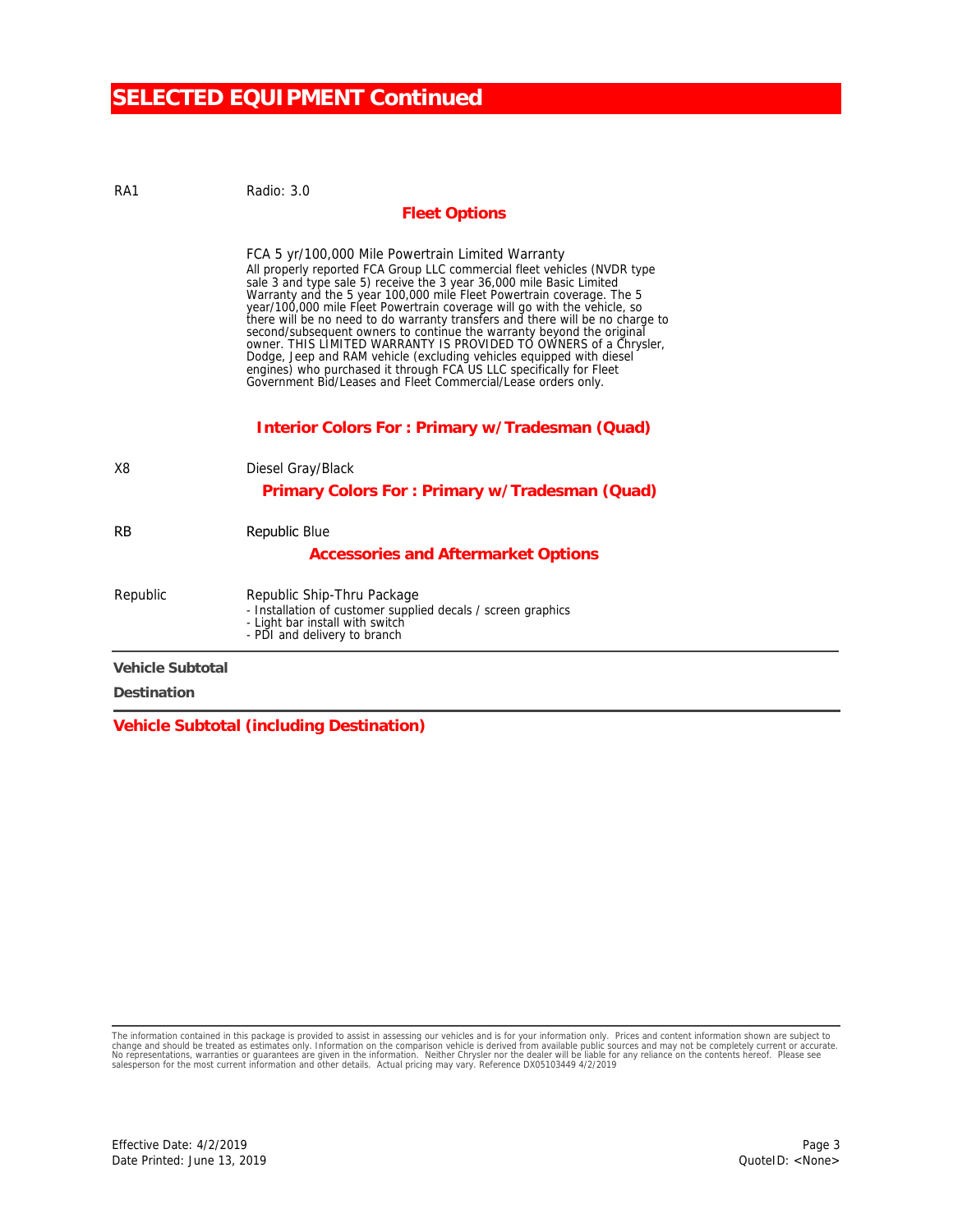

**Prepared For: Prepared By:** Mr. Chris Limongelli Republic Services 14400 N. 87th St, Suite 200 Phoenix, Arizona, 85260 Phone: 480-718-6528

### **VEHICLE OVERVIEW 2019 RAM 1500 Classic**

**4x4 Quad Cab 140" WB Tradesman (DS6L41)**

Chrysler of Forest City - Pritchards

Cory Thorpe

Iowa

#### **Powertrain**

Pentastar 3.6L V-6 DOHC SMPI 24 valve engine with variable valve control \* 160 amp alternator \* 730 amp battery \* Engine oil cooler, transmission oil cooler \* 8-speed electronic automatic transmission with overdrive, lock-up, driver selection \* Part-time four-wheel drive with electronic transfer case shift, auto locking hubs \* ABS & driveline traction control \* 3.55 axle ratio \* Stainless steel exhaust

### **Steering and Suspension**

Electric power-assist rack and pinion steering \* 4-wheel disc brakes with front vented discs \* Electronic stability \* Independent front suspension \* Front short and long arm suspension \* Front anti-roll bar \* Front coil springs \* HD front shocks \* Rigid rear axle \* Rear multi-link suspension \* Rear anti-roll bar \* Rear coil springs \* HD rear shocks \* Front and rear 17.0" x 7.00" argent styled steel wheels with hub covers \* P265/70SR17.0 BSW AS front and rear tires \* Underbody w/crankdown mounted full-size steel spare wheel

### **Safety**

4-wheel anti-lock braking system \* Center high mounted stop light \* Dual airbags, seat mounted driver and passenger side-impact airbags, curtain 1st and 2nd row overhead airbags, airbag occupancy sensor \* Front height adjustable seatbelts with front pre-tensioners \* Sentry Key immobilizer

#### **Comfort and Convenience**

Air conditioning, underseat ducts \* AM/FM/Satellite-prep, clock, seek-scan, external memory control, 6 speakers, fixed antenna \* Cruise control with steering wheel controls \* Power door locks, child safety rear door locks, manual tailgate/rear door lock \* 2 12V DC power outlets, retained accessory power \* Analog instrumentation display includes tachometer, oil pressure gauge, engine temperature gauge, voltmeter gauge, oil temperature gauge, transmission fluid temp gauge, engine hour meter, systems monitor, camera(s) - rear camera, trip odometer \* Warning indicators include engine temperature, lights on, key, low fuel, low washer fluid, lighting malfunction, door ajar, brake fluid, tire specific low tire pressure, transmission fluid temp \* Steering wheel with tilt adjustment \* Power front and rear windows with deep tint, driver and passenger 1-touch down \* Variable intermittent front windshield wipers \* Auto-dimming day-night rearview mirror \* Interior lights include dome light with fade \* Glove box, front and rear cupholders, instrument panel bin, dashboard storage, driver and passenger door bins, 2nd row underseat storage

### **Seating and Interior**

Seating capacity of 6 \* 40-20-40 split-bench front seat with adjustable head restraints, center armrest \* 4-way adjustable driver seat \* 4-way adjustable passenger seat \* Full folding rear bench seat with fold-up cushion, 2

The information contained in this package is provided to assist in assessing our vehicles and is for your information only. Prices and content information shown are subject to<br>change and should be treated as estimates only

Page 4 QuoteID: <None>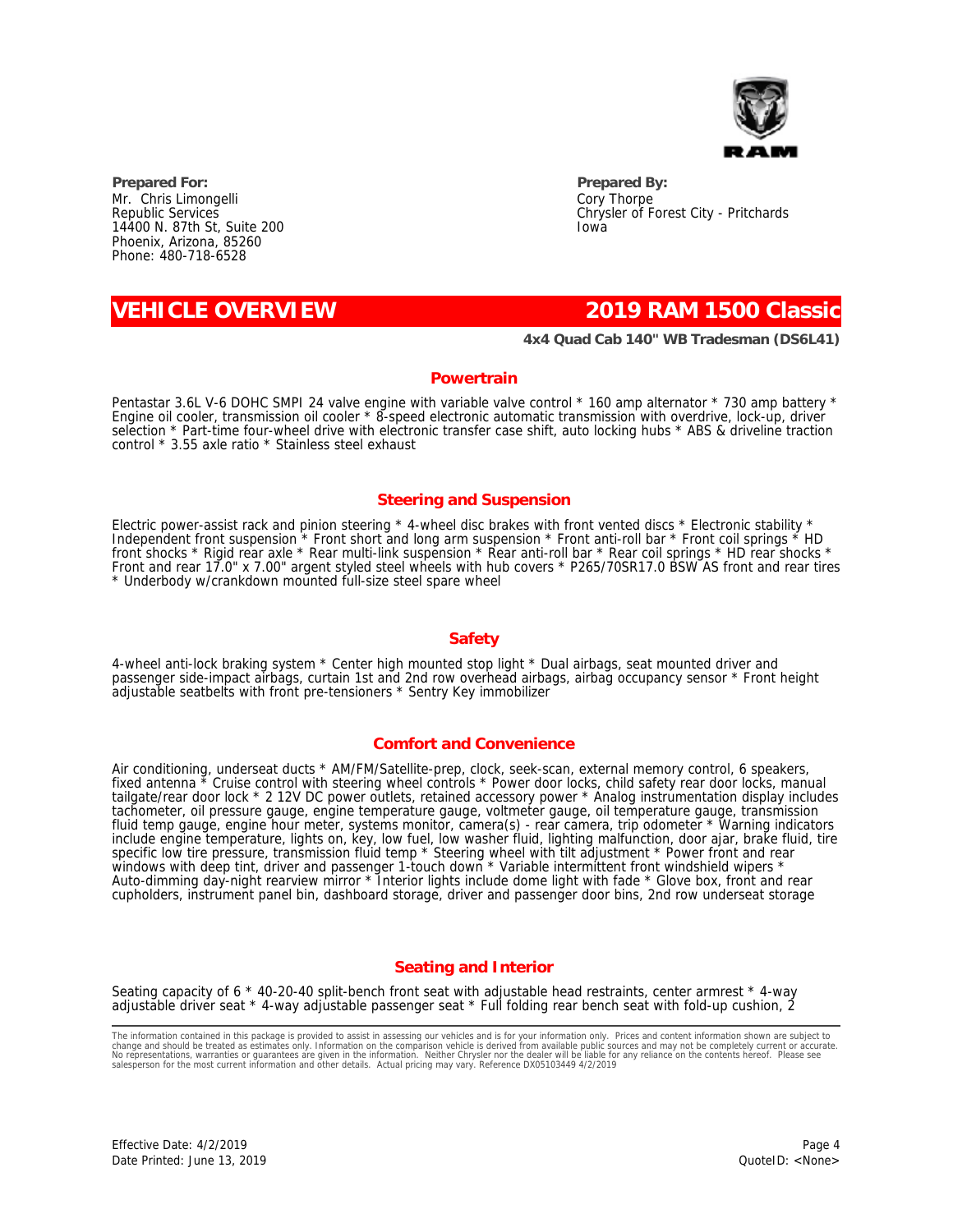## **VEHICLE OVERVIEW Continued**

### **Seating and Interior (Continued)**

adjustable rear head restraints \* Cloth faced front seats with vinyl back material \* Vinyl faced rear seats with carpet back material \* Full cloth headliner, full vinyl/rubber floor covering, deluxe sound insulation, metal-look instrument panel insert, urethane gear shift knob, chrome/metal-look interior accents

#### **Exterior Features**

Side impact beams, front license plate bracket, galvanized steel/aluminum body material \* Black side window moldings, black front windshield molding \* Black door handles \* Black grille \* 4 doors with tailgate rear cargo door \* Class IV trailering, trailer harness, trailer hitch, trailer sway control \* Driver and passenger power remote black heatec folding outside mirrors \* Front and rear black bumpers, with front black rub strip/fascia accent, rear step \* Aero-composite halogen fully automatic headlamps with multiple headlamps, delay-off feature \* Additional exterior lights include pickup cargo box light \* Clearcoat monotone paint

#### **Warranty**

|  | 36 month/36,000 miles Powertrain                                      | 60 month/100,000 miles |
|--|-----------------------------------------------------------------------|------------------------|
|  | Corrosion Perforation  60 month/unlimited mileage Roadside Assistance | 60 month/60,000 miles  |

#### **Dimensions and Capacities**

|                                 |              |                                     | 269 lb.-ft. @ 4,175 rpm |
|---------------------------------|--------------|-------------------------------------|-------------------------|
|                                 | 4.714        |                                     | 3.143                   |
|                                 |              |                                     | 1.667                   |
|                                 | 1.285        |                                     | 1.000                   |
|                                 | 0.839        |                                     | 0.667                   |
|                                 | 3.295        |                                     | 16 mpg/23 mpg           |
|                                 | 5,060 lbs.   |                                     | 6,800 lbs.              |
|                                 | 3,900 lbs.   |                                     | 3,900 lbs.              |
|                                 | 1,740 lbs.   |                                     | 2,876 lbs.              |
|                                 | 2,184 lbs.   |                                     | 3,900 lbs.              |
|                                 | 3,900 lbs.   | Front tire/wheel capacity           | 4,608 lbs.              |
| Rear tire/wheel capacity        | 4,608 lbs.   |                                     | 7,660 lbs.              |
|                                 | $41.0$ "     |                                     | $34.7$ "                |
|                                 | $41.0$ "     |                                     | 39.7 "                  |
|                                 | $63.2$ "     |                                     | $62.9$ "                |
|                                 | $66.0$ "     |                                     | $65.7$ "                |
| Passenger area volume           | 116.6 cu.ft. |                                     | 229.0"                  |
|                                 | $79.4$ "     |                                     | $77.7$ "                |
|                                 | $140.0$ "    |                                     | $36.9$ "                |
|                                 | 48.4 "       |                                     | 68.2 "                  |
|                                 | $67.5$ "     |                                     | 22.7'                   |
|                                 | 26.0 gal.    |                                     | $76.3$ "                |
| Exterior cargo minimum width    | $51.0$ "     | Exterior cargo volume               | 57.5 cu.ft.             |
| Exterior cargo pickup box depth |              | 20.1 " Exterior cargo maximum width | 66.4                    |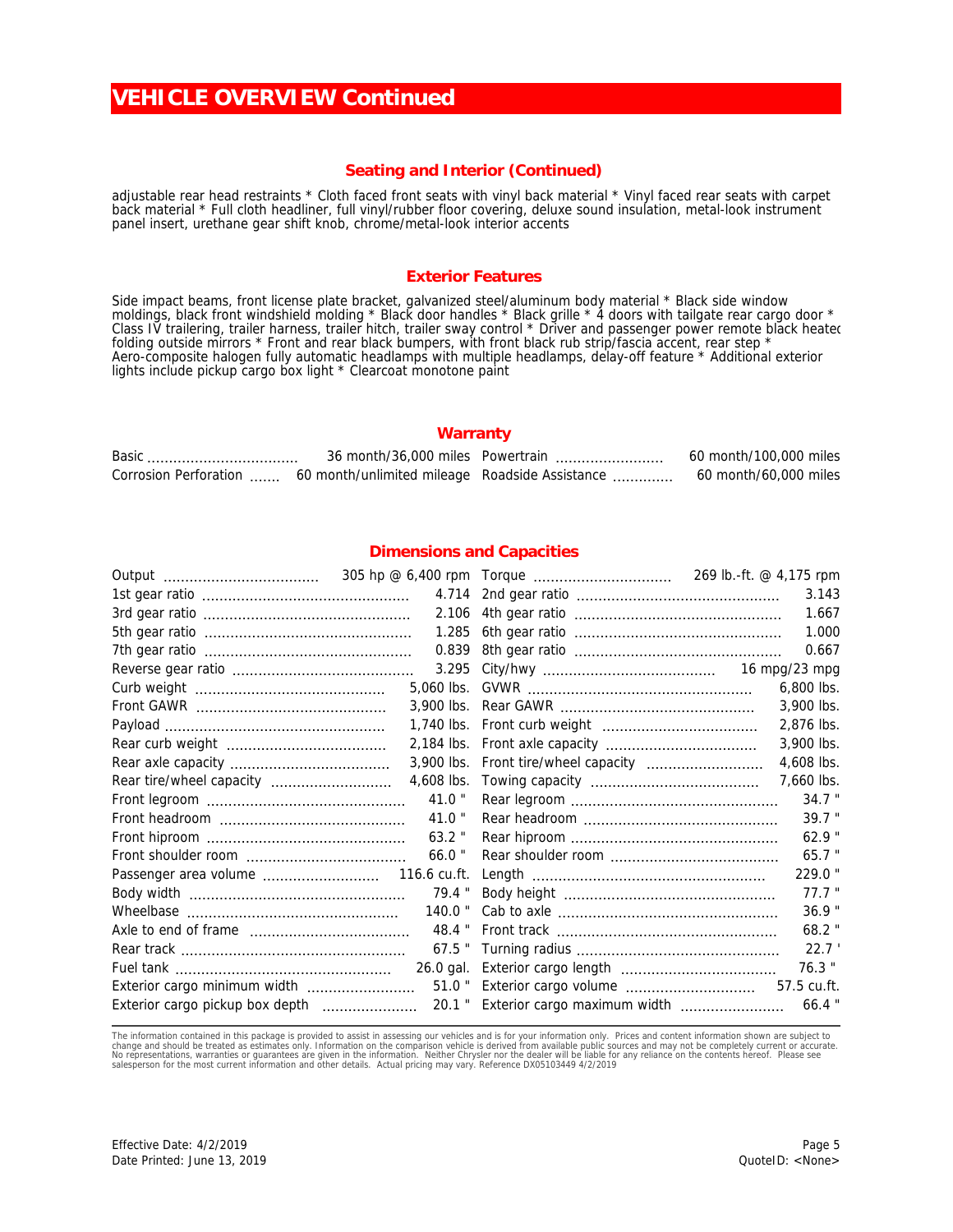**VEHICLE OVERVIEW Continued**

**Dimensions and Capacities (Continued)**